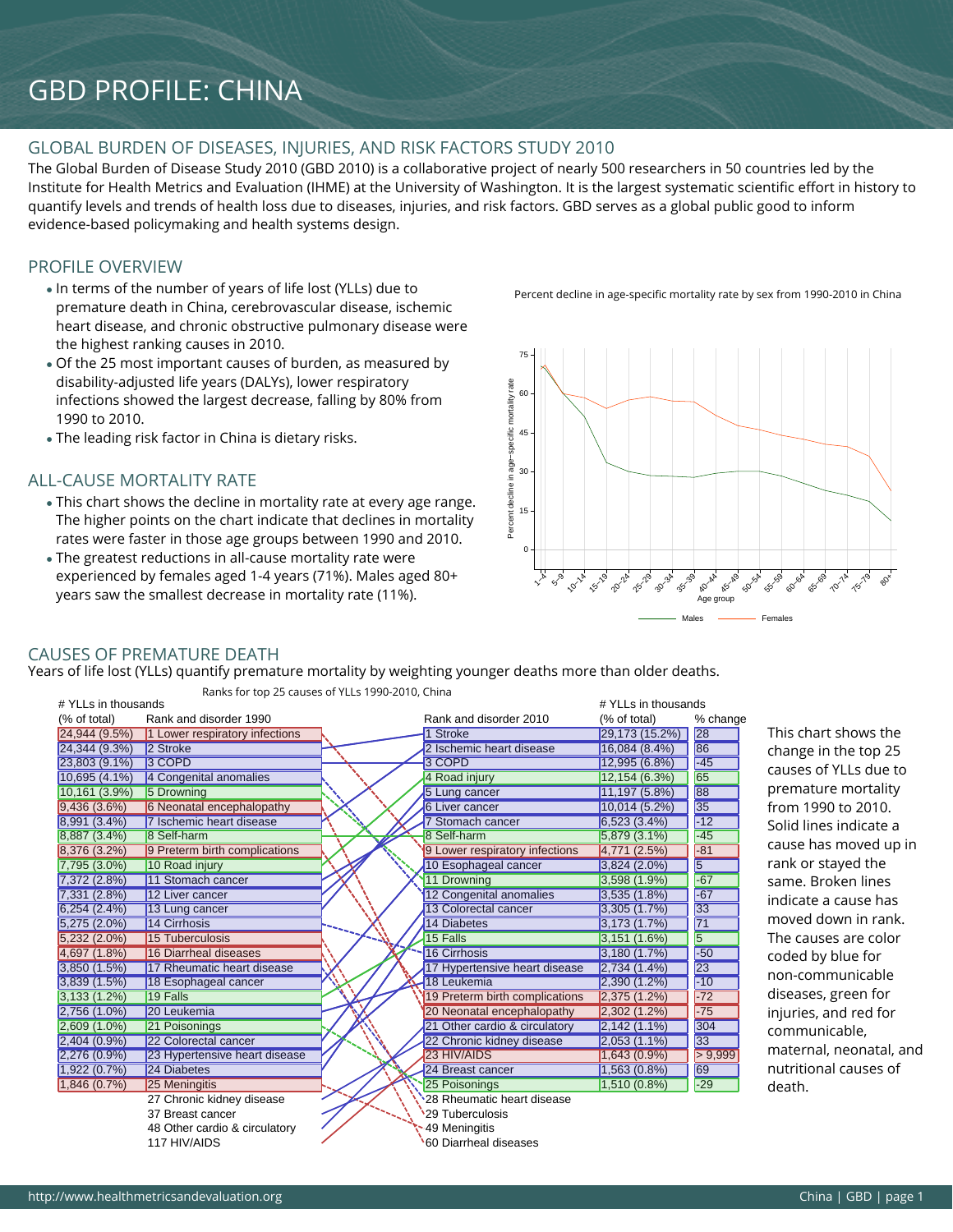#### YEARS LIVED WITH DISABILITY (YLDs)

Years lived with disability (YLDs) are estimated by weighting the prevalence of different conditions based on severity. The top five leading causes of YLDs in China are low back pain, major depressive disorder, neck pain, other musculoskeletal disorders, and diabetes mellitus.

The size of the colored portion in each bar represents the number of YLDs attributable to each cause. The height of each bar shows which age groups had the most YLDs in 2010. The causes are aggregated. For example, musculoskeletal disorders include low back pain and neck pain.



## DISABILITY-ADJUSTED LIFE YEARS (DALYs)

Disability-adjusted life years (DALYs) quantify both premature mortality (YLLs) and disability (YLDs) within a population. In China, the top three causes of DALYs in 2010 were cerebrovascular disease, ischemic heart disease, and chronic obstructive pulmonary disease. The causes that were in the 10 leading causes of DALYs in 2010 and not 1990 were trachea, bronchus, and lung cancers, liver cancer, major depressive disorder, diabetes mellitus, and falls.

The top 25 causes of DALYs are ranked from left to right in order of the number of DALYs they contributed in 2010. Bars going up show the percent by which DALYs have increased since 1990. Bars going down show the percent by which DALYs have decreased. Globally, non-communicable diseases and injuries are generally on the rise, while communicable, maternal, neonatal, and nutritional causes of DALYs are generally on the decline.

Communicable, maternal, neonatal, and nutritional  $\Box$  Non-communicable **CO** Injuries

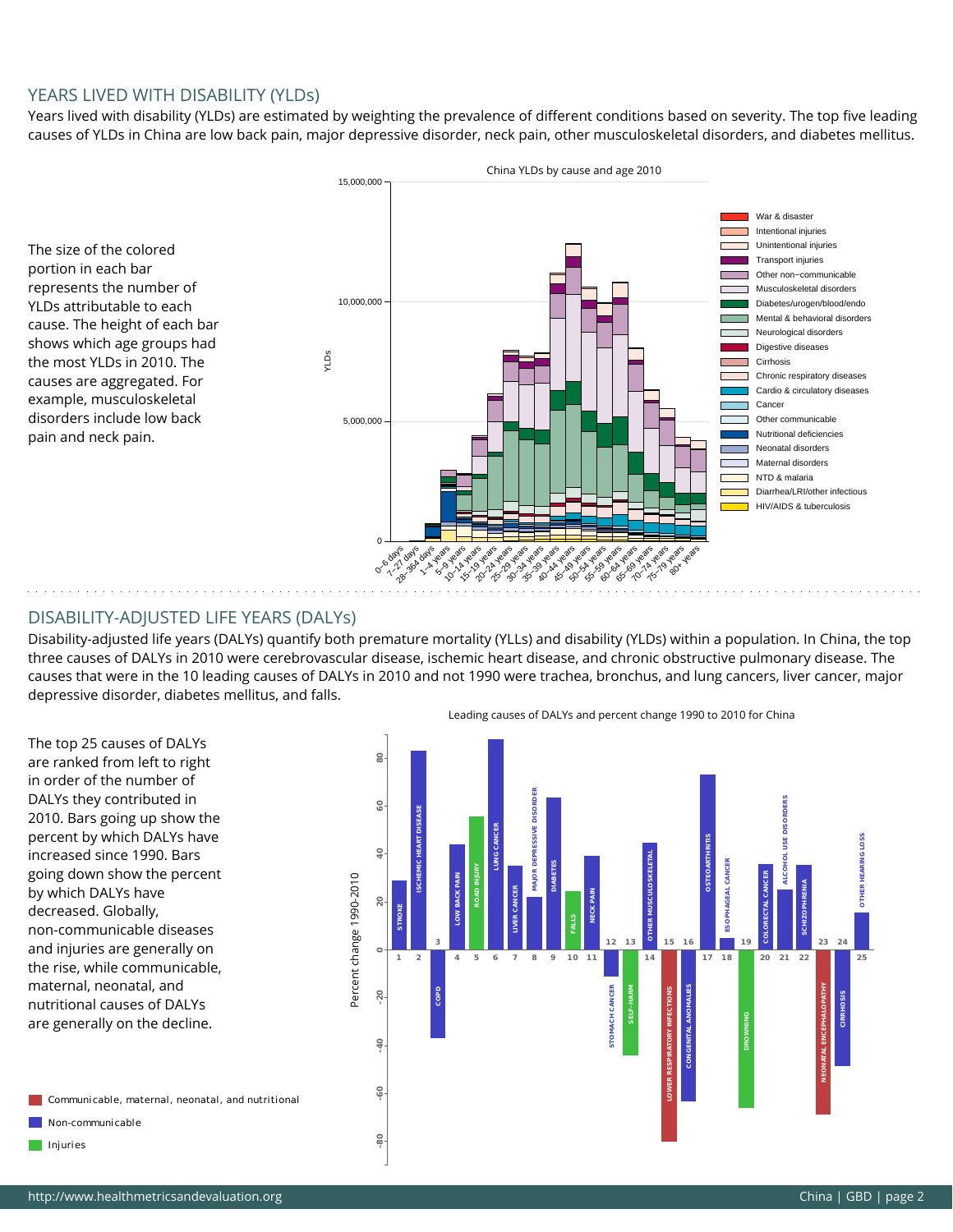## RISK FACTORS

Overall, the three risk factors that account for the most disease burden in China are dietary risks, high blood pressure, and tobacco smoking. The leading risk factors for children under 5 and adults aged 15-49 years were household air pollution from solid fuels and occupational risks, respectively, in 2010.



Burden of disease attributable to 15 leading risk factors in 2010, expressed as a percentage of China DALYs

# COUNTRY BENCHMARKING OF BURDEN OF DISEASE

Understanding the relative performance of China against other comparator countries provides key insight into public health successes and areas where China might be falling behind. The table identifies China's rank across 14 other comparator countries, selected and ordered by income per capita, for five metrics of interest, with 1 indicating the best rank and 15 indicating the worst rank.

- Age-standardized rates are used to make meaningful comparisons across time by adjusting for changes in population size and age structure.
- Life expectancy incorporates mortality, and health-adjusted life expectancy further incorporates years lived in less than ideal health.
- In 2010, China ranked 1st for age-standardized YLL rate and 2nd for age-standardized death rate.

|                  |                                              |                |       |                 | Age-standardized death rates, YLL rates, YLD rates, and life expectancy at birth and health-adjusted life expectancy at birth for 1990 and 2010, both sexes combined |                         |        |      |        |      |                                            |      |      |                          |      |                |             |                                             |             |                |  |  |
|------------------|----------------------------------------------|----------------|-------|-----------------|----------------------------------------------------------------------------------------------------------------------------------------------------------------------|-------------------------|--------|------|--------|------|--------------------------------------------|------|------|--------------------------|------|----------------|-------------|---------------------------------------------|-------------|----------------|--|--|
|                  | Age-standardized death rate<br>(per 100.000) |                |       |                 | Age-standardized YLL rate<br>(per 100,000)                                                                                                                           |                         |        |      |        |      | Age-standardized YLD rate<br>(per 100,000) |      |      | Life expectancy at birth |      |                |             | Health-adjusted life<br>expectancy at birth |             |                |  |  |
| Country          | 1990                                         |                | 2010  |                 | 1990                                                                                                                                                                 |                         | 2010   |      | 1990   |      | 2010                                       |      | 1990 |                          |      | 2010           | 1990        |                                             | 2010        |                |  |  |
|                  | Rate                                         | Rank           | Rate  | Rank            | Rate                                                                                                                                                                 | Rank                    | Rate   | Rank | Rate   | Rank | Rate                                       | Rank | LE   | Rank                     | LE   | Rank           | <b>HALE</b> | Rank                                        | <b>HALE</b> | Rank           |  |  |
| Algeria          | 762                                          | $\overline{2}$ | 584   |                 | 23,346                                                                                                                                                               | 5                       | 15.484 | 4    | 12,395 | 6    | 12,215                                     | 11   | 70.9 | в                        | 75.5 | 2              | 60.3        | 6                                           | 64.2        | 3              |  |  |
| El Salvador      | 809                                          | $\overline{4}$ | 661   | 5.              | 26,931                                                                                                                                                               | 8                       | 18.474 | 6    | 12,585 | 10   | 11,781                                     |      | 69.6 |                          | 74.2 | 5              | 59.5        | 8                                           | 63.9        | 5              |  |  |
| Albania          | 666                                          |                | 653   | 4               | 19.166                                                                                                                                                               |                         | 15,110 | 3    | 11.609 | 3    | 11,628                                     | 5    | 73.1 |                          | 74.9 | $\overline{4}$ | 63          |                                             | 64.6        | $\overline{2}$ |  |  |
| Ukraine          | 913                                          | $\overline{7}$ | 917   | 11              | 22,976                                                                                                                                                               | 4                       | 23,559 | 10   | 11,316 |      | 11,159                                     |      | 70   | 6                        | 69.7 | 11             | 60.9        |                                             | 60.8        | 10             |  |  |
| Marshall Islands | 1,270                                        | 14             | 1,309 | 15              | 36,253                                                                                                                                                               | 12                      | 36,337 | 14   | 14,368 | 15   | 13,968                                     | 15   | 63.9 | 12                       | 63.9 | 14             | 54          | 12                                          | 54.4        | 14             |  |  |
| Tonga            | 914                                          | 8              | 882   | 10 <sup>1</sup> | 22,822                                                                                                                                                               | 3                       | 22.195 | 9    | 12,546 | q    | 11,940                                     | 9    | 70   |                          | 70.4 | 10             | 60.1        |                                             | 61          | 9              |  |  |
| Turkmenistan     | 1,144                                        | 12             | 919   | 12              | 39,780                                                                                                                                                               | 14                      | 24,522 | 12   | 11,911 |      | 11,933                                     | 8    | 62.8 | 13                       | 69.3 | 12             | 54.4        | 11                                          | 60          | 11             |  |  |
| China            | 896                                          | 6              | 607   | $\overline{2}$  | 24.989                                                                                                                                                               | 7                       | 14.024 | 1    | 9,639  |      | 8,782                                      |      | 69.3 | 8                        | 75.7 | 1              | 61.7        | $\overline{2}$                              | 67.8        |                |  |  |
| Namibia          | 1,259                                        | 13             | 1,298 | 14              | 39,681                                                                                                                                                               | 13                      | 42,112 | 15   | 13,774 | 14   | 13,809                                     | 14   | 62.4 | 14                       | 61.6 | 15             | 53.2        | 14                                          | 52.5        | 15             |  |  |
| Samoa            | 1,088                                        | 11             | 863   | 9               | 28,245                                                                                                                                                               | 9                       | 21,441 |      | 12,397 |      | 11,587                                     | 3    | 67.2 | 9                        | 70.8 |                | 58          | 9                                           | 61.5        |                |  |  |
| Egypt            | 1,065                                        | 10             | 844   | 8               | 35,058                                                                                                                                                               | 10                      | 22,148 | 8    | 12,868 | 12   | 11,979                                     | 10   | 64.6 | 10                       | 70.6 | 8              | 53.6        | 13                                          | 59.1        | 12             |  |  |
| Guatemala        | 1,061                                        | 9              | 787   |                 | 36,242                                                                                                                                                               | 11                      | 24,337 | 11   | 12.800 | 11   | 11,705                                     | 6    | 64.5 | 11                       | 70.5 | 9              | 55.3        | 10                                          | 61          | 8              |  |  |
| Armenia          | 809                                          | 5              | 674   | 6               | 24,125                                                                                                                                                               | 6                       | 17,197 | 5    | 11.778 | 4    | 11,588                                     | 4    | 70.3 | 4                        | 73.9 | 6              | 60.6        | 5                                           | 63.7        | 6              |  |  |
| Jordan           | 792                                          | 3              | 619   | 3               | 21,127                                                                                                                                                               | $\overline{\mathbf{c}}$ | 14.448 | 2    | 12,452 | 8    | 12,527                                     | 12   | 71.5 | $\overline{\phantom{a}}$ | 75.4 | 3              | 60.9        | З                                           | 64          |                |  |  |
| Vanuatu          | 1,507                                        | 15             | 1,291 | 13              | 41,590                                                                                                                                                               | 15                      | 34,595 | 13   | 13,346 | 13   | 12,657                                     | 13   | 61.6 | 15                       | 64.3 | 13             | 53          | 15                                          | 55.7        | 13             |  |  |